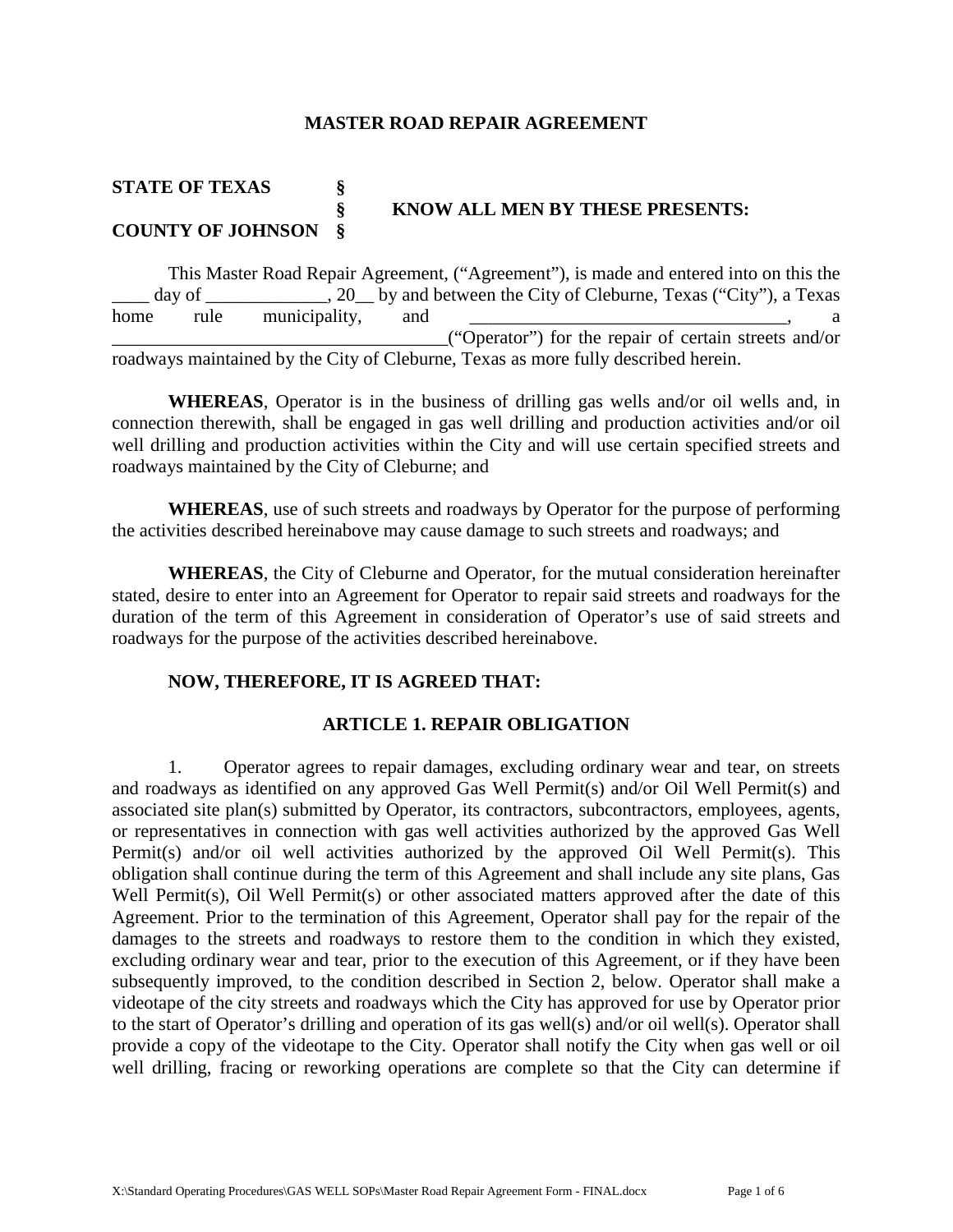repairs are required. Upon inspection, City shall notify Operator of what repairs, and their associated costs, if any, are required or shall notify Operator that repairs are not required.

2. After the execution of this Agreement, Operator agrees that if any of the streets or roadways utilized by Operator in its gas drilling, oil drilling or other production activities are paved or otherwise improved by the City or a third party, and if Operator subsequently damages such streets or roadways, that Operator shall repair the improved streets and roadways to the condition which existed immediately before they were damaged by Operator, excluding ordinary wear and tear.

3. Operator shall be responsible for the costs associated with the repair of streets and roadways damaged by Operator's use in accordance with the provisions contained herein. Upon determination by the City of the cost to repair damage to the streets and roadways caused by Operator, City shall invoice Operator for the full amount. Operator agrees to remit payment in full within 30 days of the date of the invoice. City shall be responsible for contracting the roadway repair services and, where required by State law, shall employ a competitive bidding process to ensure that the roadway repairs are performed in the most cost effective manner possible. Should payment be insufficient to fully repair the damage caused to the streets and roadways by Operator, City may invoice Operator for the balance and payment shall be due within 30 days of the date thereof. Conversely, the City agrees to reimburse Operator the balance of any funds not used in the repair of the streets and roadways.

4. Notwithstanding the foregoing, if, in the City's sole discretion, the damage to the streets and roadways affects the immediate health and safety of individuals, the City may take immediate remedial action to repair the streets and roadways at its own expense and invoice Operator for the full amount thereafter.

5. During the term of this Agreement, Operator shall periodically inspect said streets and roadways during drilling, fracture stimulation or reworking of the gas well(s) or oil well(s) to determine whether or not any damage has occurred as a result of Operator's activities. Within 48 hours of discovering the existence of any such damage to the streets and roadways, Operator shall notify the City's Director of Public Works of the need for repair. City shall then invoice Operator in accordance with Section 3, above.

# **ARTICLE 2. TERM OF AGREEMENT**

This Agreement shall commence upon the date indicated above and shall continue in full force and effect until all damage caused to the streets and roadways by Operator's activities have been repaired, Operator has paid all invoice amounts in full and Operator has permanently discontinued the activities upon the streets and roadways, as described hereinabove.

# **ARTICLE 3. BLANKET INSURANCE AND INDEMNITY**

1. Operator shall provide or cause to be provided insurance that meets the requirements of Chapter 118, "Oil and Gas Drilling; Mineral Exploration," Code of Ordinances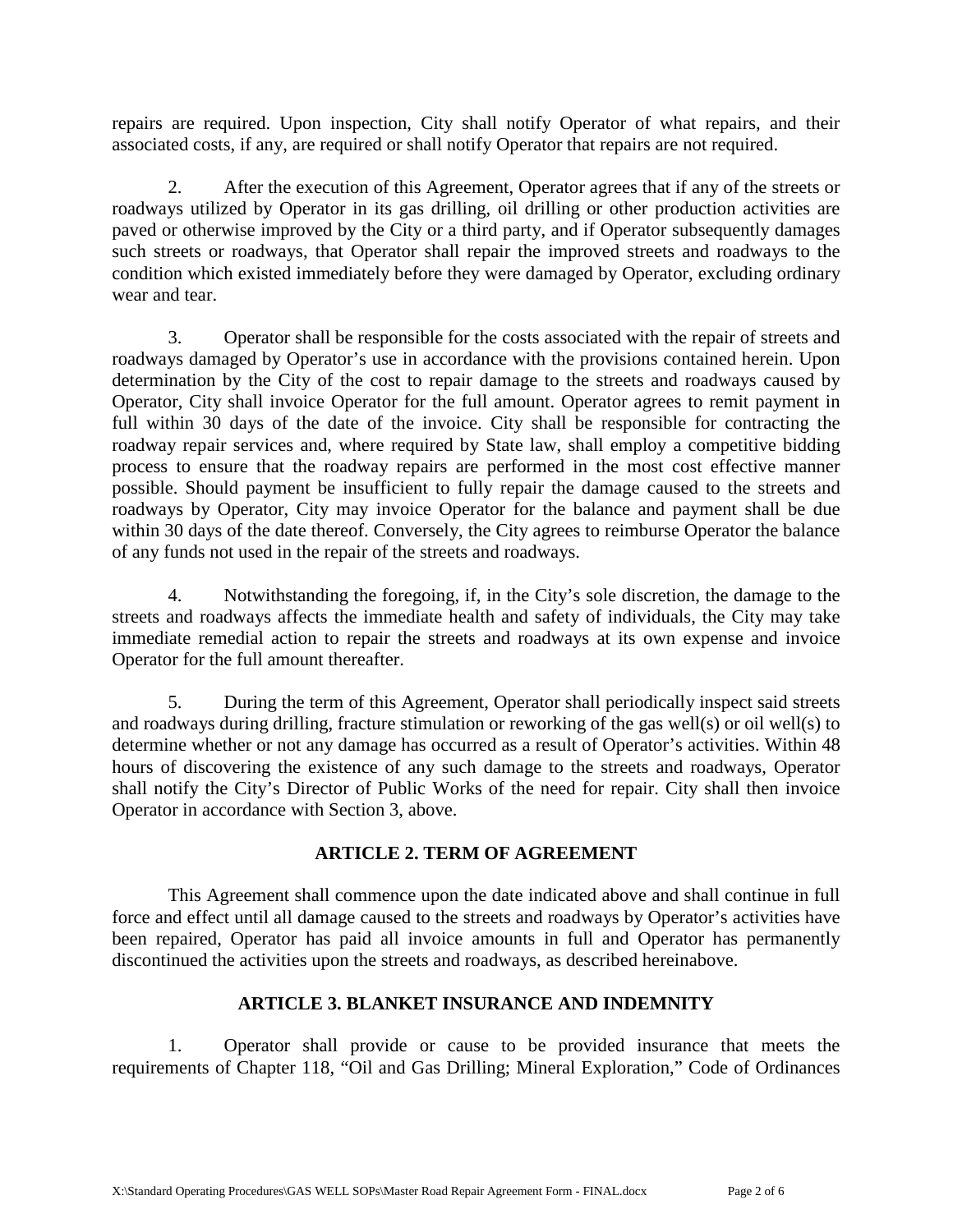of the City of Cleburne. Such insurance shall continue until the well is abandoned and the site restored.

**2. Operator shall and hereby does indemnify, defend and save harmless the City, its officers, agents and employees from all suits, actions or claims of any character, name and description brought for or on account of any injuries or damages received or sustained by any person, persons or property on account of the operations of Operator, its agents, employees, contractors, subcontractors or representatives; or on account of any negligent act of fault of Operator, its agents, employees, contractors, subcontractors or representatives in connection with the obligations of Operator under this Agreement; and shall pay any judgment, with costs, which may be obtained against the City growing out of such injury or damage.** 

# **ARTICLE 4. BLANKET PERFORMANCE BOND**

Operator shall provide or cause to be provided a security instrument in the form of a performance bond or irrevocable letter of credit that meets the requirements of Chapter 118, "Oil and Gas Drilling; Mineral Exploration", Code of Ordinances of the City of Cleburne, to secure the obligation of Operator to pay for the repair of damages, excluding ordinary wear and tear, to public streets and roadways and other public property, including but not limited to bridges. Such bond shall continue until the well is abandoned and the site restored.

# **ARTICLE 5. MISCELLANEOUS PROVISIONS**

1. Operator understands and agrees that Operator, its employees, agents, contractors, subcontractors or representatives shall at no time represent themselves to be employees, agents, contractors, subcontractors or representatives of the City.

2. By entering into this Agreement, the City does not waive, nor shall it be deemed to waive, any immunity or defense that would otherwise be available to it against claims arising by third parties.

# **ARTICLE 6. FORCE MAJEURE**

The performance of this Agreement shall be subject to events of Force Majeure. Events of Force Majeure shall mean any contingency or cause beyond the reasonable control of a party including, without limitation, acts of God or the public enemy, war, riot, civil commotion, insurrection, government or de facto government action (unless caused by acts or omissions of the party), fires, explosions, rain or other weather delays, floods, strikes, slowdowns or work stoppages.

# **ARTICLE 7. ASSIGNABILITY/CONSENT**

Except as otherwise provided herein, or except as may be hereafter determined by the parties, no party to this Agreement may sell, assign, partially assign or transfer its interest in this Agreement, or any of its right, duties, or obligations hereunder, without the prior written consent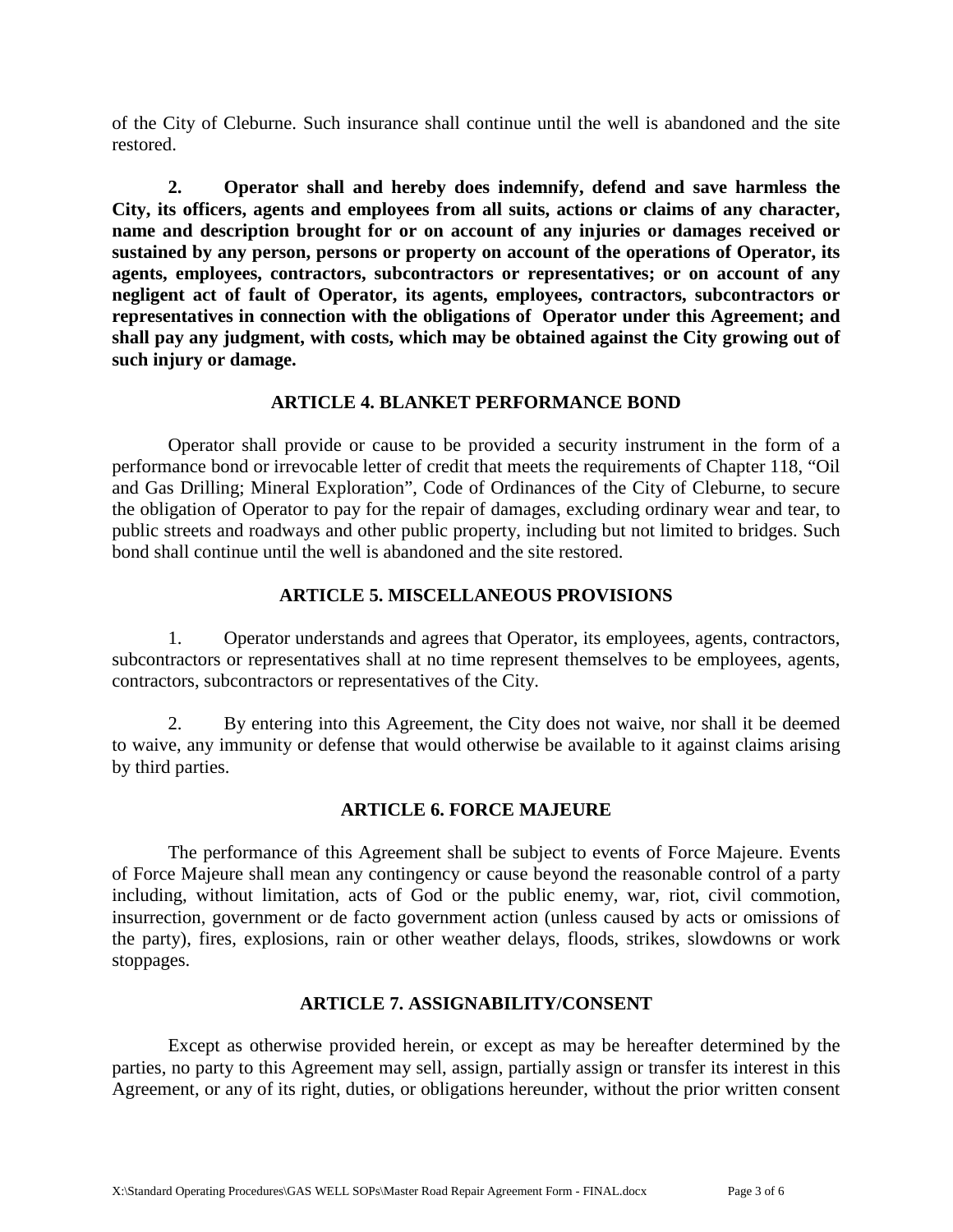of the other party. Whenever the consent or the approval of a party is required herein, such party shall not unreasonably withhold, delay, or deny such consent or approval. Notwithstanding the foregoing, the Operator may assign this Agreement if the Gas Well Permit or Oil Well Permit has been assigned in accordance with Chapter 118, "Oil and Gas Drilling; Mineral Exploration", of the Code of Ordinances of the City of Cleburne.

#### **ARTICLE 8. NOTICE**

Any notice given by one party to the other in connection with this Agreement shall be in writing and shall be by personal delivery; sent by registered mail or certified mail; or by U.S. Mail, return receipt requested, postage prepaid; to:

CITY: Office of the City Manager City of City of Cleburne 10 North Robinson Cleburne, TX 76033-0657

OPERATOR:

Attn: \_\_\_\_\_\_\_\_\_\_\_\_\_\_\_\_\_\_\_\_\_\_\_\_\_\_

\_\_\_\_\_\_\_\_\_\_\_\_\_\_\_\_\_\_\_\_\_\_\_\_\_\_\_\_\_\_\_

\_\_\_\_\_\_\_\_\_\_\_\_\_\_\_\_\_\_\_\_\_\_\_\_\_\_\_\_\_\_\_

Notice shall be deemed to have been received on the date of receipt as shown on the return receipt or other written evidence of receipt.

# **ARTICLE 9. MODIFICATION**

No waiver or modification of this Agreement or of any covenant, condition, limitation herein contained shall be valid unless in writing and duly executed by the party to be charged therewith. No evidence of any waiver or modification shall be offered or received in evidence in any proceeding arising between the parties hereto out of or affecting this Agreement, or the rights or obligations of the parties hereunder, unless such waiver or modification is in writing, duly executed. The parties further agree that the provisions of this Article will not be waived unless as herein set forth.

#### **ARTICLE 10. SAVINGS/SEVERABILITY**

In the event that any one or more of the provisions hereof contained in this Agreement shall for any reason be held to be invalid, illegal, or unenforceable in any respect, such invalidity, illegality, or unenforceability shall not affect the other provisions, and the Agreement shall be construed as if such invalid, illegal, or unenforceable provision had never been contained in this Agreement.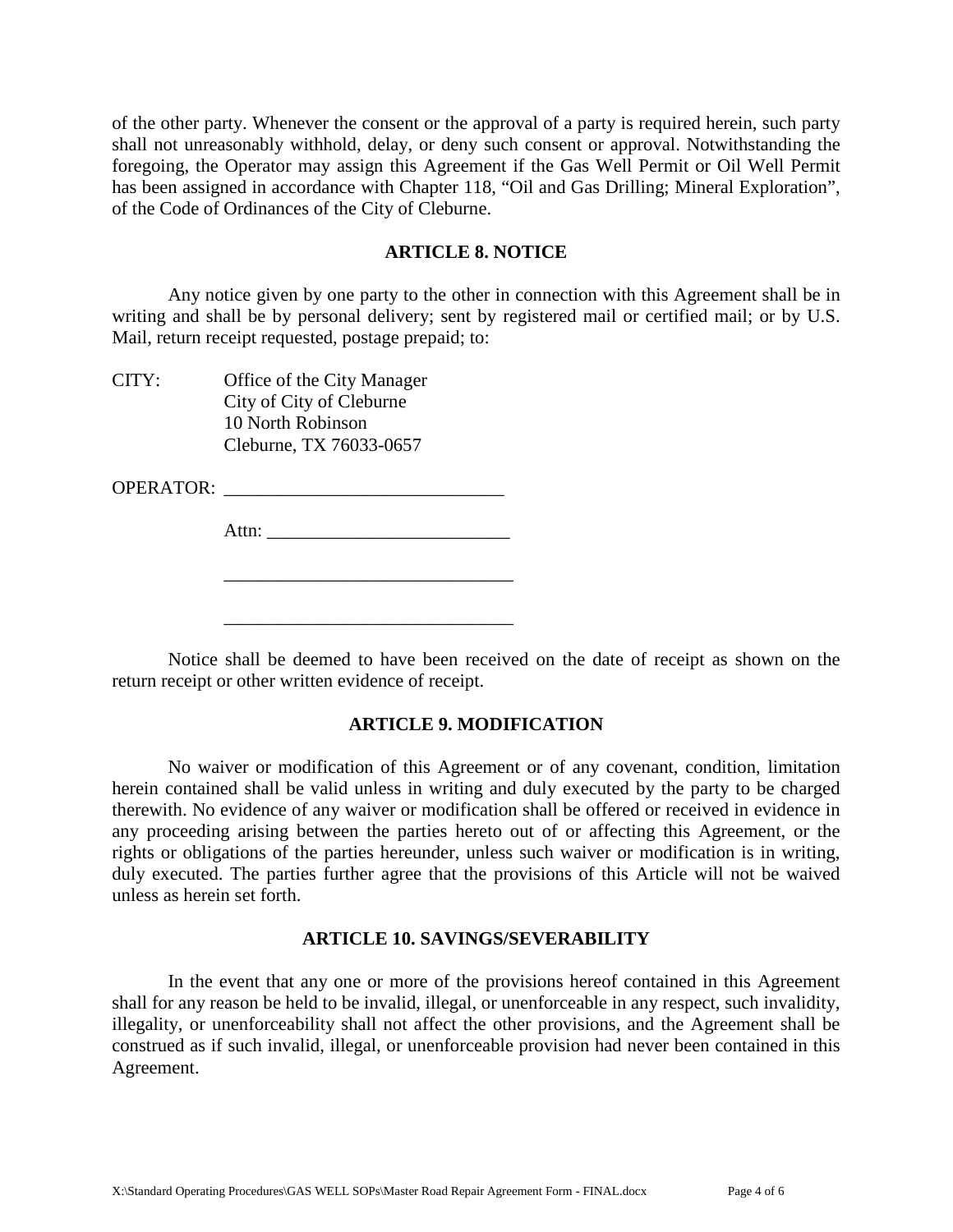#### **ARTICLE 11. GOVERNING LAW AND VENUE**

This Agreement shall be construed under and governed by, and in accordance with the laws of the State of Texas, and all obligations of the parties hereto, created by this Agreement are performable in Johnson County, Texas. Venue of any suit or cause of action under this Agreement shall lie exclusively in Johnson County, Texas.

# **ARTICLE 12. ENTIRE AGREEMENT**

This Agreement constitutes the entire agreement among the parties hereto with respect to the subject matter hereof, and supersede any prior understandings or written or oral agreements between the parties with respect to the subject matter of this Agreement; provided however, that this Agreement shall apply in addition to the requirements of any Gas Well Permit(s) and/or Oil Well Permit(s) issued to Operator by the City, No amendment, modification, cancellation or alteration of the terms of this Agreement shall be binding on any party hereto unless the same is in writing, dated subsequent to the date hereof, and is duly authorized and executed by the parties hereto.

### **ARTICLE 13. WAIVER OF TERMS AND CONDITIONS**

The failure of either party to enforce or insist upon compliance with any of the terms or conditions of this Agreement shall not constitute a general waiver or relinquishment of any such terms or conditions, but the same shall be and remain at all times in full force and effect.

#### **ARTICLE 14. CAPTIONS**

The captions contained in this Agreement are for informational purposes only and shall not in any way affect the substantive terms or conditions of this Agreement.

### **ARTICLE 15. COUNTERPARTS**

This Agreement may be executed in any number of counterparts, each of which shall be deemed an original, and constitute one and the same instrument.

IN WITNESS WHEREOF, the parties do hereby affix their signatures and enter into this Agreement as of the  $\_\_\_\_\$ {day\ of\\_\\_\\_\\_\\_\\_3

CITY OF CLEBURNE, TEXAS

By:  $\_\_$ 

Steve Polasek, City Manager

ATTEST:

City Secretary

\_\_\_\_\_\_\_\_\_\_\_\_\_\_\_\_\_\_\_\_\_\_\_\_\_\_\_\_\_\_\_\_\_\_\_\_